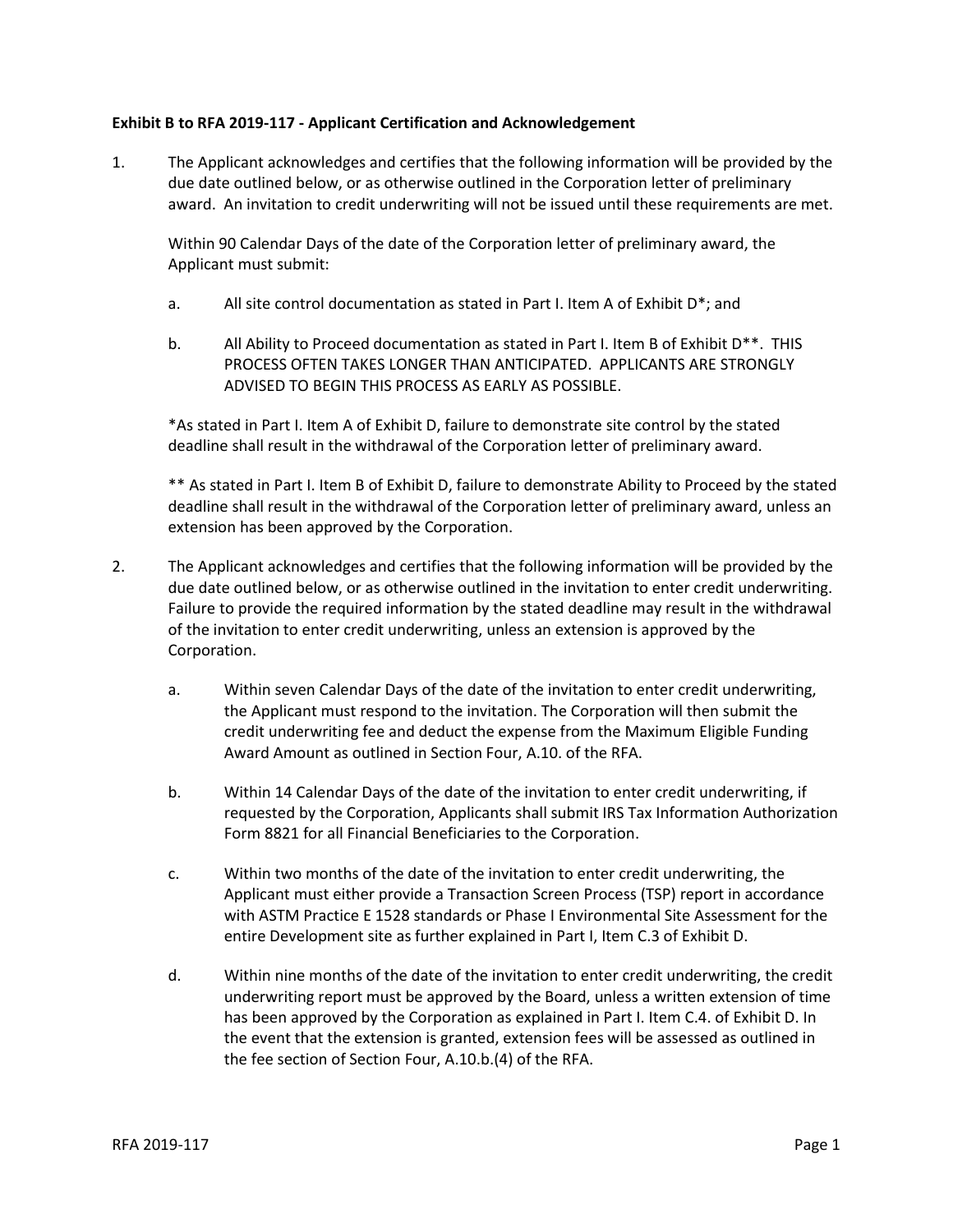- e. The grant funding must close within 12 months of the date of the invitation to enter credit underwriting. Applicants may request to extend the deadline up to 12 months as explained in Part I. Item C.5. of Exhibit D. In the event that the extension is granted, extension fees will be assessed as outlined in the fee section of Section Four, A.10.b.(5) of the RFA.
- 3. By submitting this RFA, the Applicant acknowledges and certifies that all requirements of the RFA and commitments made by the Applicant will be provided for the proposed Development and its Residents. Failure to do so shall result in the withdrawal of the invitation to enter credit underwriting:
	- a. All requirements set forth in the RFA and all commitments made by the Applicant will be met;
	- b. The proposed Development will meet all state building codes, including the Florida Accessibility Code for Building Construction; adopted pursuant to Section 553.503, F.S.; the Fair Housing Act as implemented by 24 CFR Part 100, including the Affirmative Fair Housing Marketing Plan; Violence Against Women Act Reauthorization Act of 2013; Section 504 of the Rehabilitation Act of 1973; and the Americans with Disabilities Act of 1990 as implemented by 28 CFR Part 35; incorporating the most recent amendments, regulations and rules
	- c. The information set forth in Exhibit D will be provided within the timeframes prescribed by the Corporation and/or the Credit Underwriter;
	- d. The Applicant acknowledges that any funding preliminarily secured by the Applicant is conditioned upon any independent review, analysis, and verification that may be conducted by the Corporation of all information contained in the Application and/or subsequently provided, the successful completion of credit underwriting, and all necessary approvals by the Board of Directors, Corporation or other legal counsel, the Credit Underwriter, and Corporation Staff;
	- e. If preliminary funding is approved, the Applicant will promptly furnish such other supporting information, documents, and fees requested or required by the Corporation or Credit Underwriter;
	- f. All awardees must provide a properly completed and executed Accessibility form at the end of construction certifying that the completed Development includes the applicable accessibility, adaptability, Visitability and universal design features required by the Corporation and proposed by the Applicant;
	- g. As a condition of the acceptance of funding, all awardees will be required to cooperate with the Corporation or any contractors affiliated with the Corporation in the evaluation of the effectiveness of Permanent Supportive Housing provided through this RFA. The Corporation is interested in collecting evidence to demonstrate the extent to which these Developments meet expected outcomes;
	- h. All awardees may be subject to compliance monitoring visits during the affordability period;